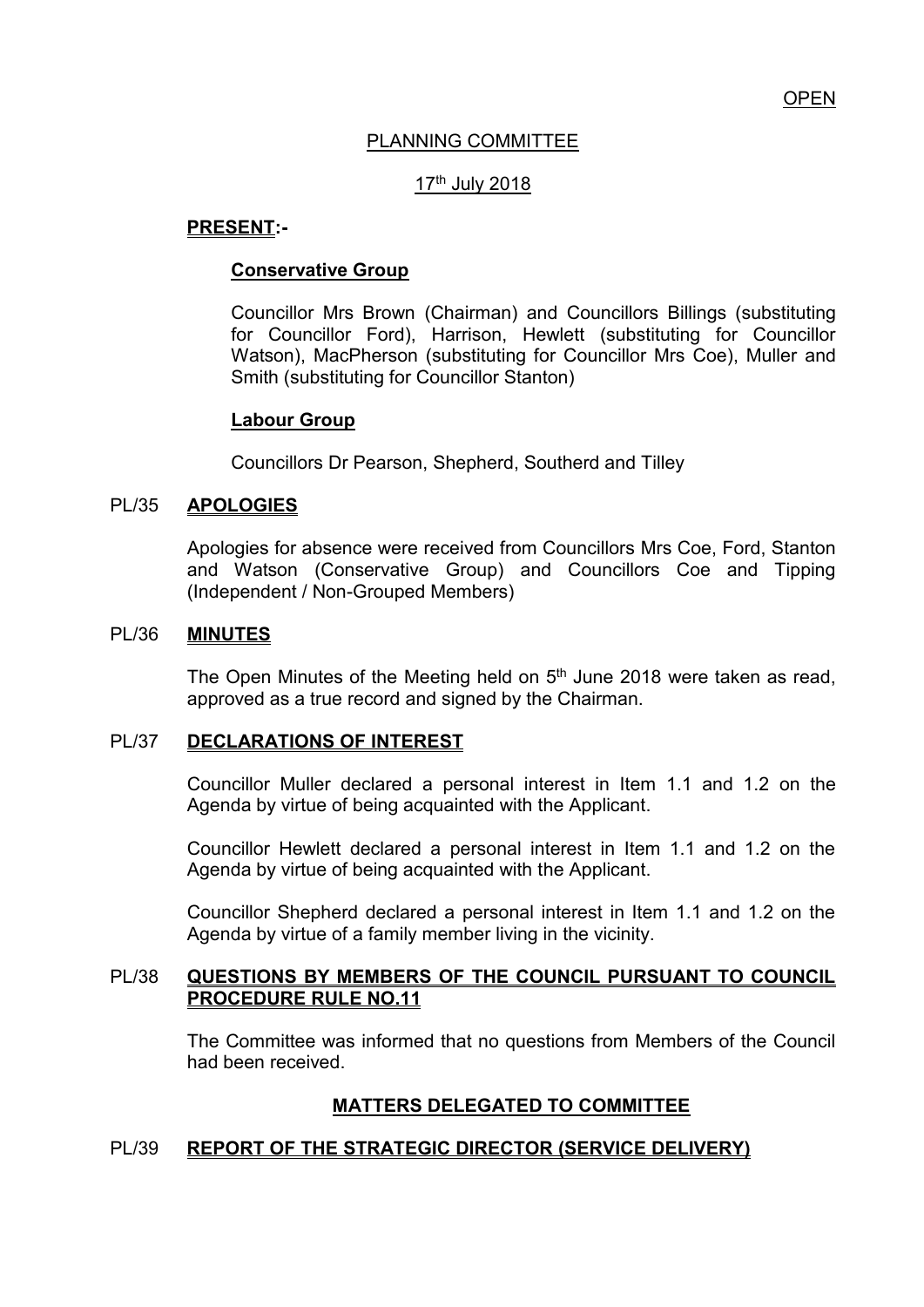The Strategic Director (Service Delivery) submitted reports for consideration and determination by the Committee and presented oral reports to the Meeting to update them as necessary. Consideration was then given thereto and decisions were reached as indicated.

## PL/40 **OUTLINE APPLICATION (ALL MATTERS EXCEPT FOR ACCESS TO BE RESERVED) FOR THE RESIDENTIAL DEVELOPMENT OF UP TO 20 DWELLINGS ON LAND TO THE REAR OF ORCHARD STREET, NEWHALL, SWADLINCOTE**

The Principal Area Planning Officer updated the Committee that since publication of the report a response had been received from the Clinical Commissioning Group (CCG) which required an amendment to recommendation A of the report due to it being an extra obligation.

The applicant's agent attended the Meeting and addressed Members on this application.

One Councillor sought clarification on the listed boundary wall mentioned in the report, the Principal Area Planning Officer advised that the wall would be protected as Listed Buildings Consent would be required prior to any work.

# *RESOLVED:-*

- *A. That delegated authority be granted to the Planning Services Manager to negotiate the details of the provisions of the Section 106 Agreement referred to in the report as amended to include Clinical Commissioning Group (CCG) obligation; and*
- *B. Subject to A. above, that planning permission be granted as recommended in the report of the Strategic Director (Service Delivery).*

#### PL/41 **APPROVAL OF RESERVED MATTERS FOR LAYOUT, SCALE, APPEARANCE & LANDSCAPING FOR THE ERECTION OF 17 DWELLINGS UNDER OUTLINE PERMISSION REF. 9/2014/0287 ON LAND AT SK3925 1974 EAST OF STATION ROAD, MELBOURNE, DERBY**

This application was considered jointly with the application below.

The Principal Area Planning Officer presented both reports to Committee explaining the phases of development, layout of the site, the number of proposed dwellings over the two phases, house-types and the pedestrian path linking to the existing development.

Councillor Hewlett addressed the Committee as local Ward Member, advising that the Civic Society had recommended the use of a variety of brick colours for the proposed development. The Principal Area Planning Officer responded that this would be determined as part of the next planning stage.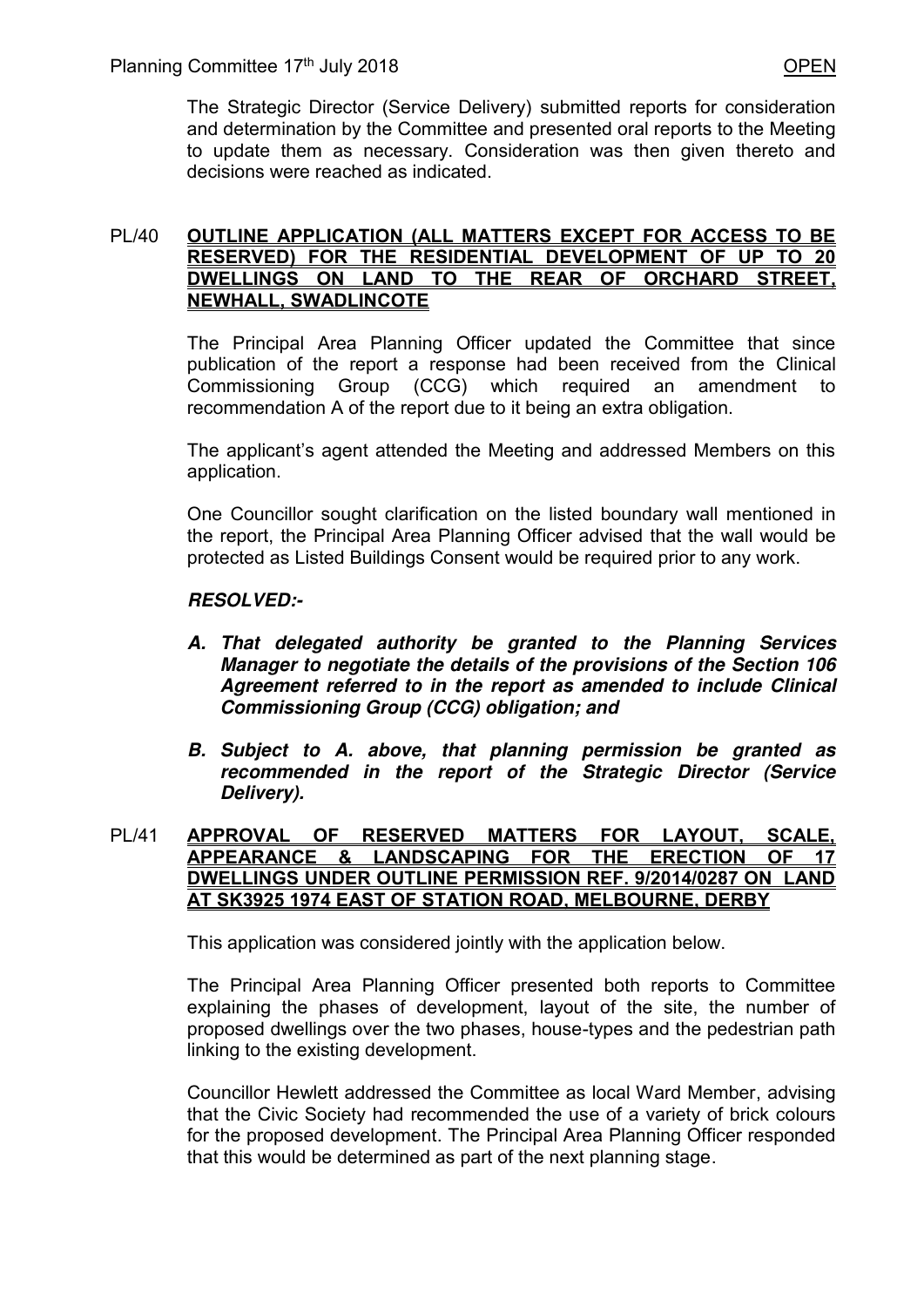With regards to the proposed pedestrian link, a request was made by a Councillor to make provision for both pedestrians and cycles. The Principal Area Planning Officer responded that this would also be determined as part of the next planning stage.

Members welcomed the 30% affordable housing allocation, commenting that this be targeted at residents of Melbourne and sought clarification on its location within the site. The Principal Area Planning Officer identified the affordable housing allocation on the sitemap confirming that it would be clustered across the proposed development.

# *RESOLVED:-*

- *A. That delegated authority be granted to the Planning Services Manager to conclude the Deed of Variation to the existing Section 106 Agreement in pursuit of the provisions as set out in the report; and*
- *B. Subject to A. above, that planning permission be granted as recommended in the report of the Strategic Director (Service Delivery).*

## PL/42 **APPROVAL OF RESERVED MATTERS FOR LAYOUT, SCALE, APPEARANCE & LANDSCAPING FOR THE ERECTION OF 23 DWELLINGS UNDER OUTLINE PERMISSION REF. 9/2015/0119 ON LAND AT SK3925 1974 EAST OF STATION ROAD, MELBOURNE, DERBY**

This application was considered jointly with the application above.

## *RESOLVED:-*

*That planning permission be granted as recommended in the report of the Strategic Director (Service Delivery).* 

## PL/43 **PRIOR NOTIFICATION FOR THE ERECTION OF A FODDER STORE AT GRANGE FARM, 70 TWYFORD ROAD, BARROW UPON TRENT, DERBY**

# *RESOLVED:-*

*That no further details be requested and that no objections be raised relating to the Prior Notification.* 

## PL/44 **THE FELLING OF TWO CHERRY TREES COVERED BY SOUTH DERBYSHIRE DISTRICT COUNCIL TREE PRESERVATION ORDER NUMBER 132 AT LAND OPPOSITE 8 KINGFISHER CLOSE, MICKLEOVER, DERBY**

 The Principal Area Planning Officer presented the report to Committee explaining that although the trees provide leaves and blossom, they are diseased and in poor condition. The Committee was informed that the Tree Officer had advised that the location of the trees was not ideal for replanting.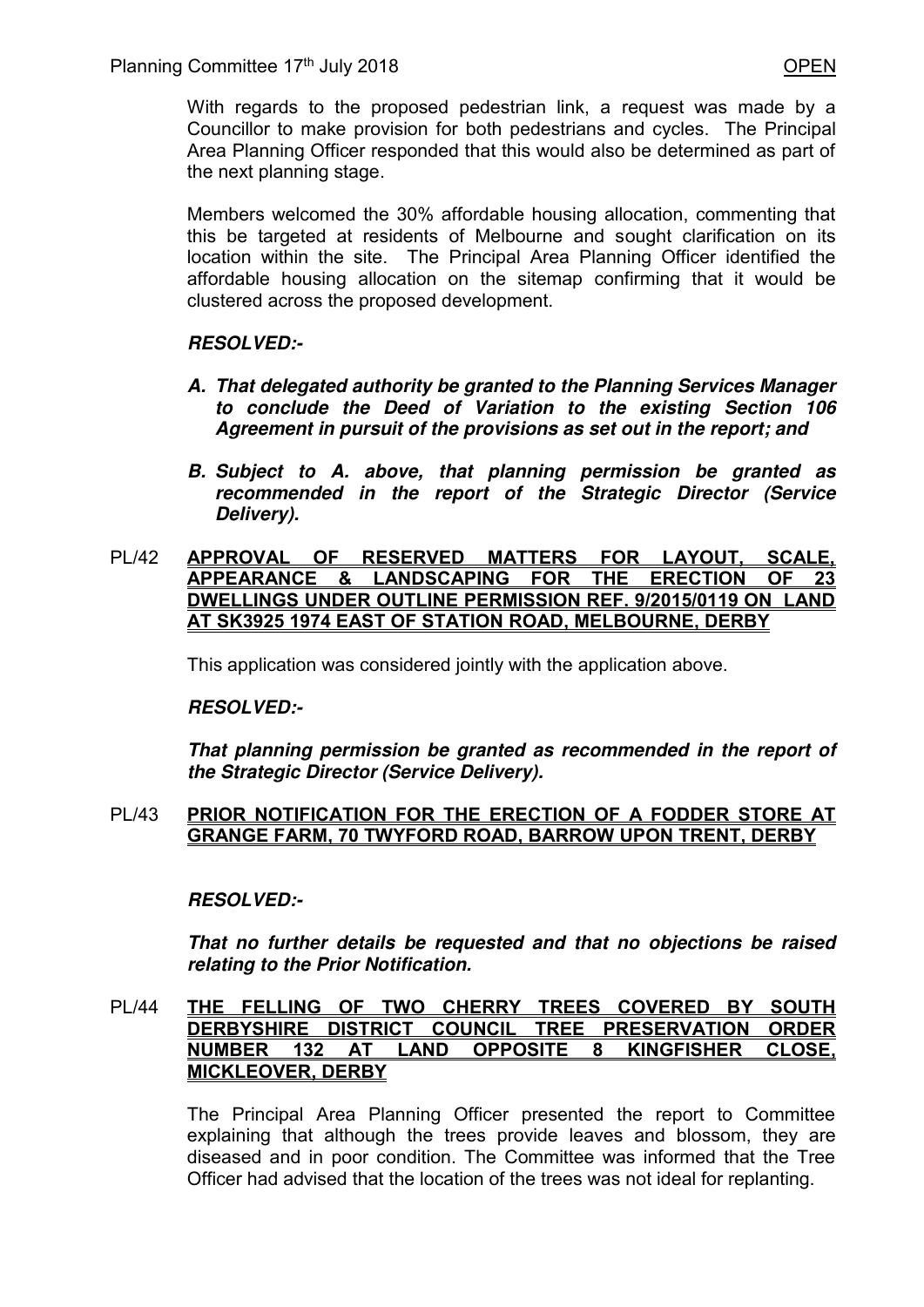Councillor Muller, as local Ward Member, advised that he had visited the site and supported the Officer's report.

# *RESOLVED:-*

*That planning permission be granted as recommended in the report of the Strategic Director (Service Delivery).* 

# PL/45 **PLANNING AND OTHER APPEALS**

 The Committee noted the planning appeal decision in relation to the following application:

9/2017/1157 106 Main Street, Repton, Derby, DE65 6FB

## PL/46 **CHANGES TO CONDITIONS FOR OUTLINE PERMISSION AT NEW HOUSE FARM, MICKLEOVER (9/2017/0349)**

 The Principal Area Planning Officer presented the report to Committee explaining the reasons for the requested changes. Since publication of the Agenda, Committee were updated that in relation to Condition 29, the Highways Authority had requested that detailed travel plans for each phase of development in addition to a Framework Travel Plan.

 One Councillor raised concerns relating to incidents where developers had not completed works to a play area and consequently sought clarification on whether a timeframe may be specified to ensure delivery. The Principal Area Planning Officer responded that controls are in place to manage delivery of such amenities upon the completion of a set number of dwellings, but this figure varies for each development.

## *RESOLVED:-*

*The Committee authorised the minor changes to the conditions attached to the outline permission, as set out in the report, and as reported verbally in respect of Condition 29, as an amendment to the resolution previously made.*

## PL/47 **LOCAL GOVERNMENT ACT 1972 (AS AMENDED BY THE LOCAL GOVERNMENT (ACCESS TO INFORMATION) ACT 1985)**

## *RESOLVED:-*

*That, in accordance with Section 100(A)(4) of the Local Government Act 1972 (as amended), the press and public be excluded from the remainder of the Meeting as it was likely, in view of the nature of the business to be transacted or the nature of the proceedings, that there would be disclosed exempt information as defined in the paragraphs of Part 1 of the Schedule 12A of the Act indicated in brackets after each item.*